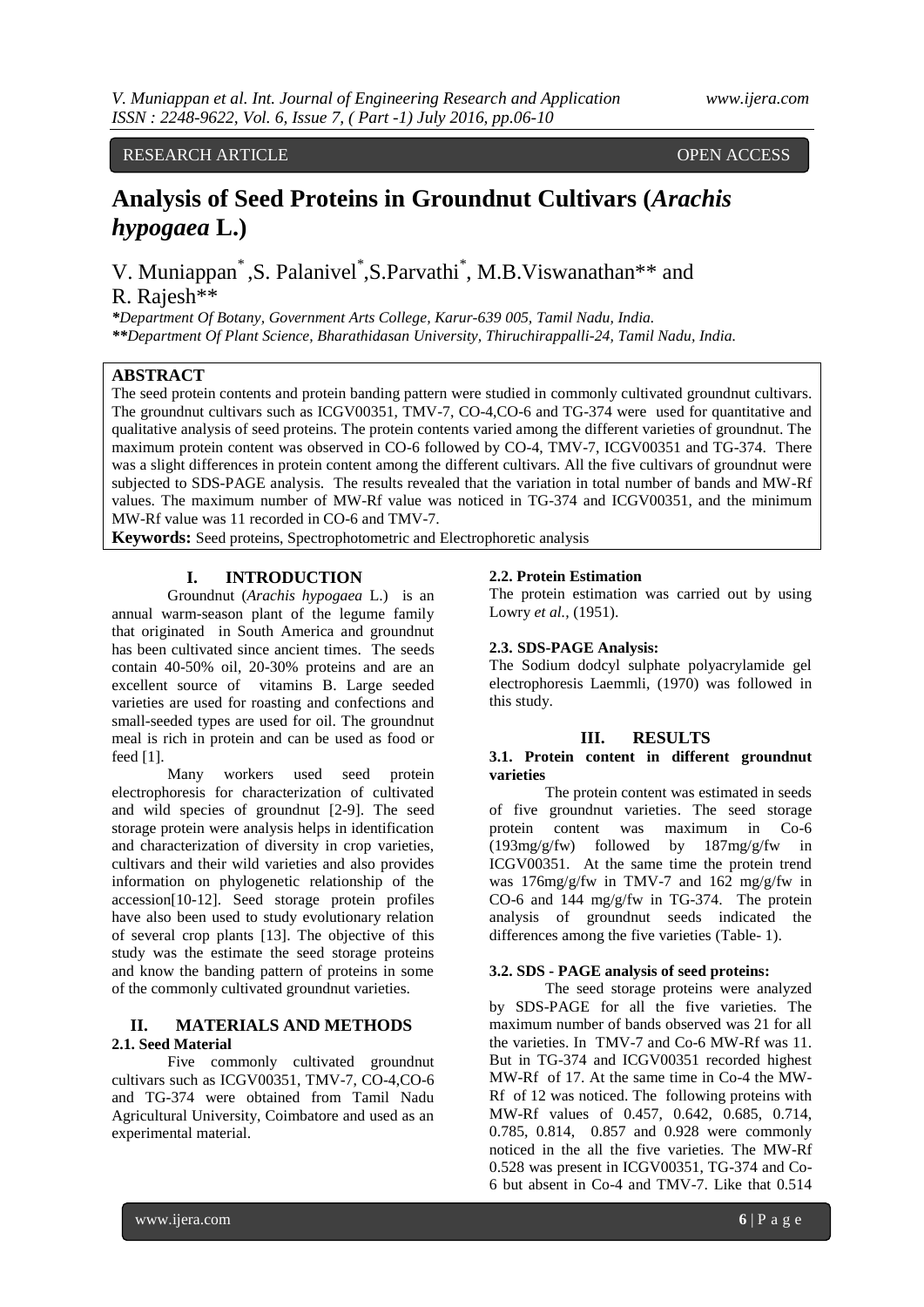was expressed in ICGV00351, TMV-7 and TG-374 but not found in Co-4 and Co-6. The MW-Rf 0.557, 0.585 and 0.742 were observed in ICGV00351 and TG-374. The MW-Rf 0.342 present in all the varieties except ICGV00351. The MW-Rf of 057, 0.842 and 0.871 recorded in TG-

374 but absent in all the four varieties. The MW-Rf of 0.328 and 0.385 were present only in ICGV00351. The MW-Rf 0.900 was expressed in ICGV00351 and Co-6 but not noticed in remaining three varieties. The MW-Rf of 0.971 was present in all the varieties except Co-6.

| <b>Table -1</b> Protein content in seeds of grounding cultivals |                                                         |     |  |  |  |  |  |
|-----------------------------------------------------------------|---------------------------------------------------------|-----|--|--|--|--|--|
| Serial No.                                                      | Protein content $mg/g/fw$<br>Name of the sample/variety |     |  |  |  |  |  |
|                                                                 | <b>ICGV00351</b>                                        | 187 |  |  |  |  |  |
|                                                                 | TMV-7                                                   | 176 |  |  |  |  |  |
|                                                                 | $CO-6$                                                  | 193 |  |  |  |  |  |
|                                                                 | $C0-4$                                                  | 162 |  |  |  |  |  |
|                                                                 | TG374                                                   |     |  |  |  |  |  |

**Table -1** Protein content in seeds of groundnut cultivars

|  | Table :2 Rf Value on different protein bands of groundnut cultivars based on SDS-PAGE |  |
|--|---------------------------------------------------------------------------------------|--|
|--|---------------------------------------------------------------------------------------|--|

| S.NO           | Rf-Value | <b>ICGV00351</b> | TMV-7  | TG-374          | $CO-4$         | $CO-6$         |
|----------------|----------|------------------|--------|-----------------|----------------|----------------|
| 1              | 0.328    | $^{+}$           |        |                 | ä,             | ۰              |
| $\overline{c}$ | 0.342    |                  | $^{+}$ | $+$             | $^{+}$         | $^{+}$         |
| $\overline{3}$ | 0.385    | $^{+}$           |        | $\blacksquare$  | ٠              | $\blacksquare$ |
| $\overline{4}$ | 0.457    | $+$              | $^{+}$ | $+$             | $+$            | $+$            |
| $\overline{5}$ | 0.514    | $+$              | $^{+}$ | $+$             | ۰              | $\blacksquare$ |
| 6              | 0.528    | $+$              |        | $+$             | -              | $^{+}$         |
| $\overline{7}$ | 0.557    | $^{+}$           |        | $\! + \!\!\!\!$ | -              | ۰              |
| $8\,$          | 0.585    | $^{+}$           |        | $^{+}$          |                | ۰              |
| 9              | 0.642    | $+$              | $+$    | $+$             | $+$            | $+$            |
| 10             | 0.685    | $+$              | $^{+}$ | $+$             | $+$            | $+$            |
| 11             | 0.714    | $+$              | $+$    | $^{+}$          | $+$            | $+$            |
| 12             | 0.742    | $+$              | -      | $^{+}$          | $\blacksquare$ | $\blacksquare$ |
| 13             | 0.757    |                  | -      | $^{+}$          | -              | $\blacksquare$ |
| 14             | 0.785    | $+$              | $^{+}$ | $+$             | $+$            | $+$            |
| 15             | 0.814    | $+$              | $^{+}$ | $+$             | $+$            | $+$            |
| 16             | 0.842    | ٠                |        | $+$             | ٠              | $\blacksquare$ |
| 17             | 0.857    | $+$              | $^{+}$ | $+$             | $+$            | $+$            |
| 18             | 0.871    |                  |        | $^{+}$          | -              | ۰              |
| 19             | 0.900    | $^{+}$           |        | $\blacksquare$  | ٠              | $^{+}$         |
| 20             | 0.928    | $+$              | $+$    | $^{+}$          | $+$            | $+$            |
| 21             | 0.971    | $+$              | $+$    | $+$             | $+$            | ۰              |

**Figure 1**- SDS-PAGE Analysis of seed proteins in different groundnut cultivars

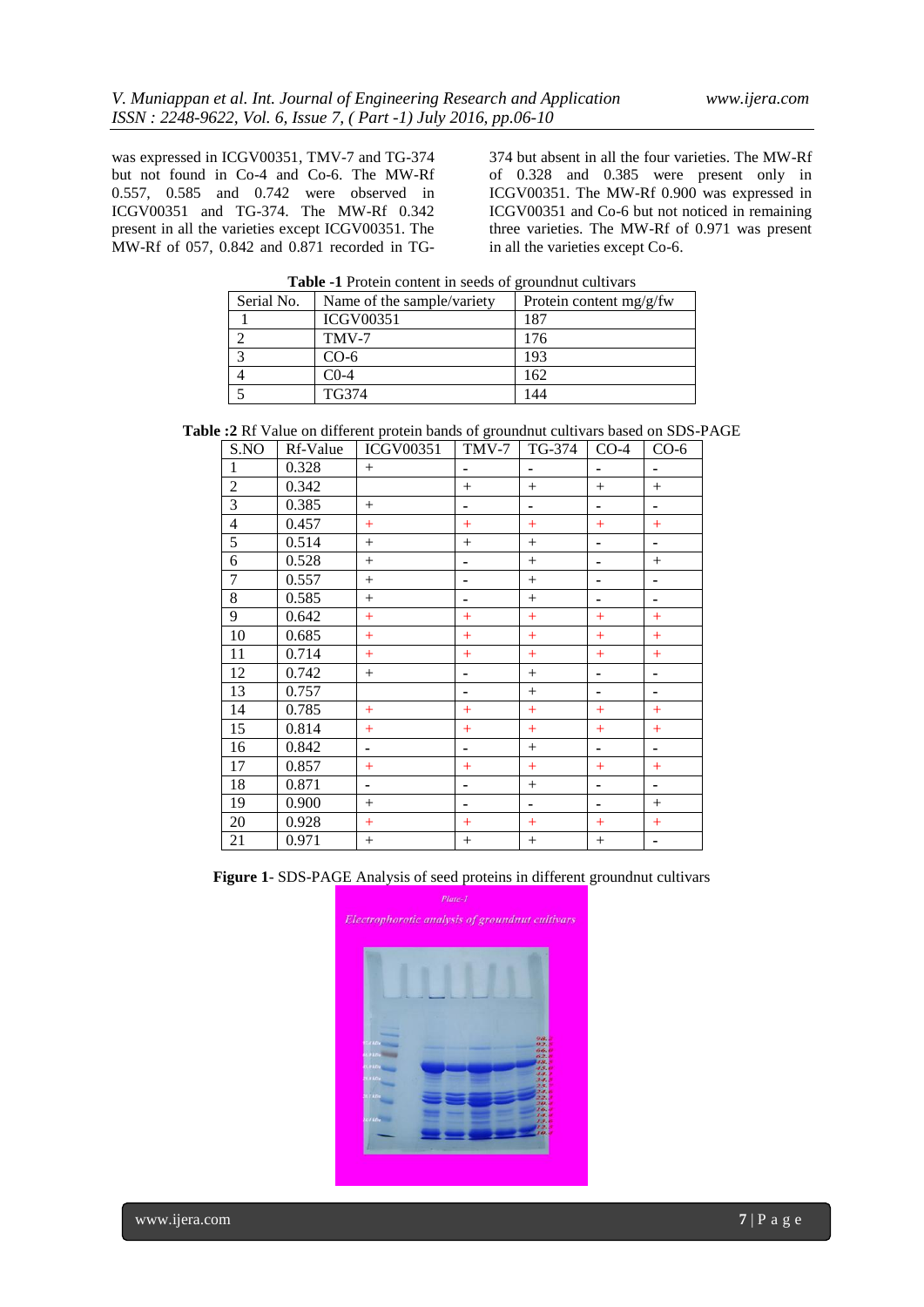*V. Muniappan et al. Int. Journal of Engineering Research and Application www.ijera.com ISSN : 2248-9622, Vol. 6, Issue 6, ( Part -5) June 2016, pp.15-24*



Densitogram for seed proteins of different groundnut cultivars

## **IV. DISCUSSION**

The quantitative estimation of seed protein contents showed variations among the five varieties of groundnut. Like that of our present study [14] studied the chemical composition of five varieties of groundnut. They suggested that protein content is genetically controlled. It is also influenced by nitrogen fertilizer application and agronomies practices. Similar studies were reported by [15-17] in bambara groundnut (*Vigna subterranean*)[18]. analyzed the changes in protein contents associated with storage of summer groundnut seeds.

In this research work the seed storage proteins were analyzed by SDS PAGE. The SDS-PAGE technique is mostly thought as a reliable means for the reason that total seed proteins are mainly free of environmental variations [19]. Genetic diversity can be easily evaluated through biological markers [20,21]. Protein types and their diversity varied among a variety of crop species, which may assist us for the early detection of species at seed level and to acquire the information on clarity genetic assets [22]

Seed storage have been used as genetic markers obtained by electrophoresis to resolve the taxonomic and evolutionary problems of several crop plants [23]. Sodium Dodecyl Sulphate Polyacrylamide Gel Electrophoresis (SDS-PAGE) is used due to its validity and simplicity for describing genetic structure of crop germplasm, but its implication has been limited mainly to cereals

due to less polymorphism in most of the legumes [24]. Like that of our research work, [25] reported electrophoretic studies on seed protein profile of blackgram, *Vignamungo* (L.) hepper.

In our study, the MW-Rf values were significantly varied among the five varieties of groundnut. The diversity in seed storage protein have been reported by [26] for wheat varieties. According to [27] in mature seeds, the type and amount of proteins are more constant than other plant tissues. So , the SDS-PAGE pattern of seed storage proteins of groundnut showed polymorphism on the basis of difference in protein intensity among the varieties. [28] reported that the presence are absence of protein bands has also been applied for detection of polymorphism of Brassica cultivars.

The present investigation revealed that differences in seed protein profiles. The different groundnut cultivars showed some variations. Similar to our finding the result of differentiation of yellow sarson and brown seeds types of Brassica clearly separated the yellow seeds and brown seeded varieties by SDS PAGE [29].

Like that of our present study, several researchers such as [30,31] reported significant variation among different species of groundnut for seed storage proteins, therefore it is suggested to use different species of groundnut to increase the genetic diversity of the germplasm. [32] reported low genetic diversity in Arachis hypogaea.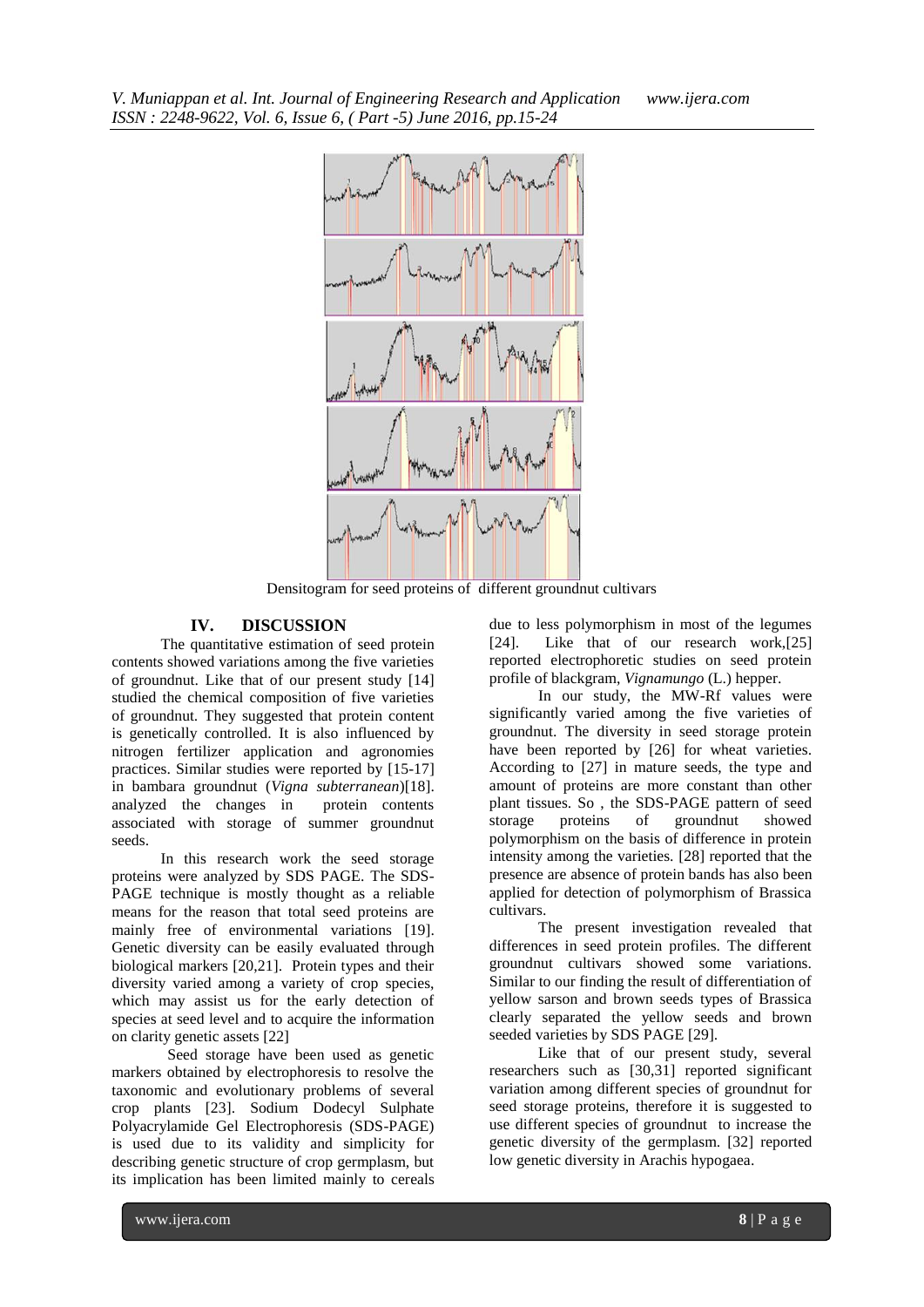# **V. CONCLUSION**

The present study clearly indicated the seed storage proteins in terms of quantitative and qualitative analysis of groundnut cultivars. The MW-Rf values were significantly varied among the cultivars. The presence or absence of MW-Rf values are useful for identification of particular variety of groundnut.

## **ACKNOWLEDGEMENT**

The first author is thankful to University Grants Commission, Government of India for providing financial assistance in the form of Major Research Project.

## **REFERENCES**

- [1]. Pardee, Peanut. Encarta Encyclopedia, Microsoft Corporation, 2002,USA.
- [2]. R.L.Ory and J.P.Cherry, Protein from peanut cultivars (Arachis hypogaea) grown in different areas. V. Biochemical observations on electrophoretic pattens of proteins and enzymes. Journal of American Peanut Research and Education Association, 4(1);1972,32-40.
- [3]. R.Dawson and A.D.McIntosh, Varietal and environmental differences in the proteins of the groundnut (Arachis hypogaea). Journal of the Science of Food and Agriculture, 24(5);1973,597-609.
- [4]. J.P.Cherry, Comparative studies of seed proteins and enzymes of species and collections of Arahis by gel electrophoresis. Peanut Science, 2(2);1975,57-65.
- [5]. C.F.Savoy, D.Stoker and S.K.Pancholy, Relatedness of "Jenkins", "Hawthorne" and "Storers Jumbo" peanuts. Proceedings of American Peanut Research and Education Association, Inc., 10(1):1978,76.
- [6]. E.Klozova, J.Svachulova, J. Smartt, E.Hadac, V.Turkova and V.Hadacova, The comparison of seed protein patterns within the genus Arachis by polyacrylamide gel electrophoresis. Biologia Plantarum, 25(4);1983,266-273.
- [7]. Y.YChiou, C.S.Hsu, F.Z.Tyan and T.T.Tsai, Physical and chemical study of proteins in various groundnut cultivars grown in Taiwan. Journal of the Chinese Agricultural Chemical Society, 26(2);1988,189-196.
- [8]. T.G.Krishna and R.Mitra, The probable genome donors to Arachis hypogaea L. Based on arachin seed storage protein. Euphtica, 37(1)1998,47-52.
- [9]. A.K.Singh, S.Gurtu and R.Jambunathan, Phylogenetic relationships in the genus Arachis based on seed protein profiles. Euphytica, 74(3);1993,219-225.
- [10]. M.Nisar, A. Ghafoor, M.R. Khan, H.Ahmad, A.S. Ahmad, Qureshi and H.Ali, Genetic diversity and geographic relationship among local and exotic chickpea germplasm. Pak. J. Bot., 39;2007,1575-1581.
- [11]. S.D.Tanksley and R.A.Jones, Application of alcohol dehydrogenase allozymes in testing the genetic purity of F1 hybrid of tomato. Hort. Sci., 16;1981, 179-1871.
- [12]. V.O.C.Thanh and Y.Hirata, Seed storage protein diversity of three rice species in the Mekong Datta. Biosphere conservation 4;2000, 59-67.
- [13]. M.Ravi, S.Geethanjali, F.Sameefarheen and M.Maheswara, Molecular marker based on genetic diversity analysis in rice (Oriza sativa L.)using RAPD and SSR markers. Euphytica. 133;2003,243-252.
- [14]. Mst. Farhana Nazneen Chowdhury, Md.Delwar Hosen and Md. Sanjedur Rahman, Comparative study on chemical composition of five varieties of groundnut(Arachis hypogaeaL.). W.J. Agri. Sci. 11(5)2015,247-254.
- [15]. N.H.Poulter, Properties of same proteins fractions from Bambara groundnut. J.Sci.Food. Agric.(32;1981, 44-50.
- [16]. I.A.A.M.Onimawo, and A.Usman, Proximate composition and functional properties of four cultivars of bambara groundnut (Voandzeia subterraneam). Plant Foods Human natr.53;1998,153- 158.
- [17]. J.E.M.Ferrao, A.M.B.C.Ferrao and A.M.G.Antures, Bambara groundnut (Vinga subterraneam) aspects of its nutritional value. Gracia Deorta Seriede Estudos Agronomicos.(14);1987, b35-39.
- [18]. V.B.Yadav, R.W.Bharur, and D.R.Nagawade, Biochemical changes associated with storage of summer groundnut (Arachis hypogaea L.) seeds. Journal of Crop Science.5(1);2014,112- 115.
- [19]. A.Javaid, A.Ghafoor, and R.Anawar, Seed storage protein electrophoresis in groundnut for evaluating genetic diversity. Pak. J. Bot., 36;2004,25-29.
- [20]. M.A.Rabbani, A.A.Qureshi, M.Afzal, R.Anwar and S.Komatsu, Characterization of mustard (Brassica juncea (L.) Cezern. & Cross) germplasm by SDS-PAGE of